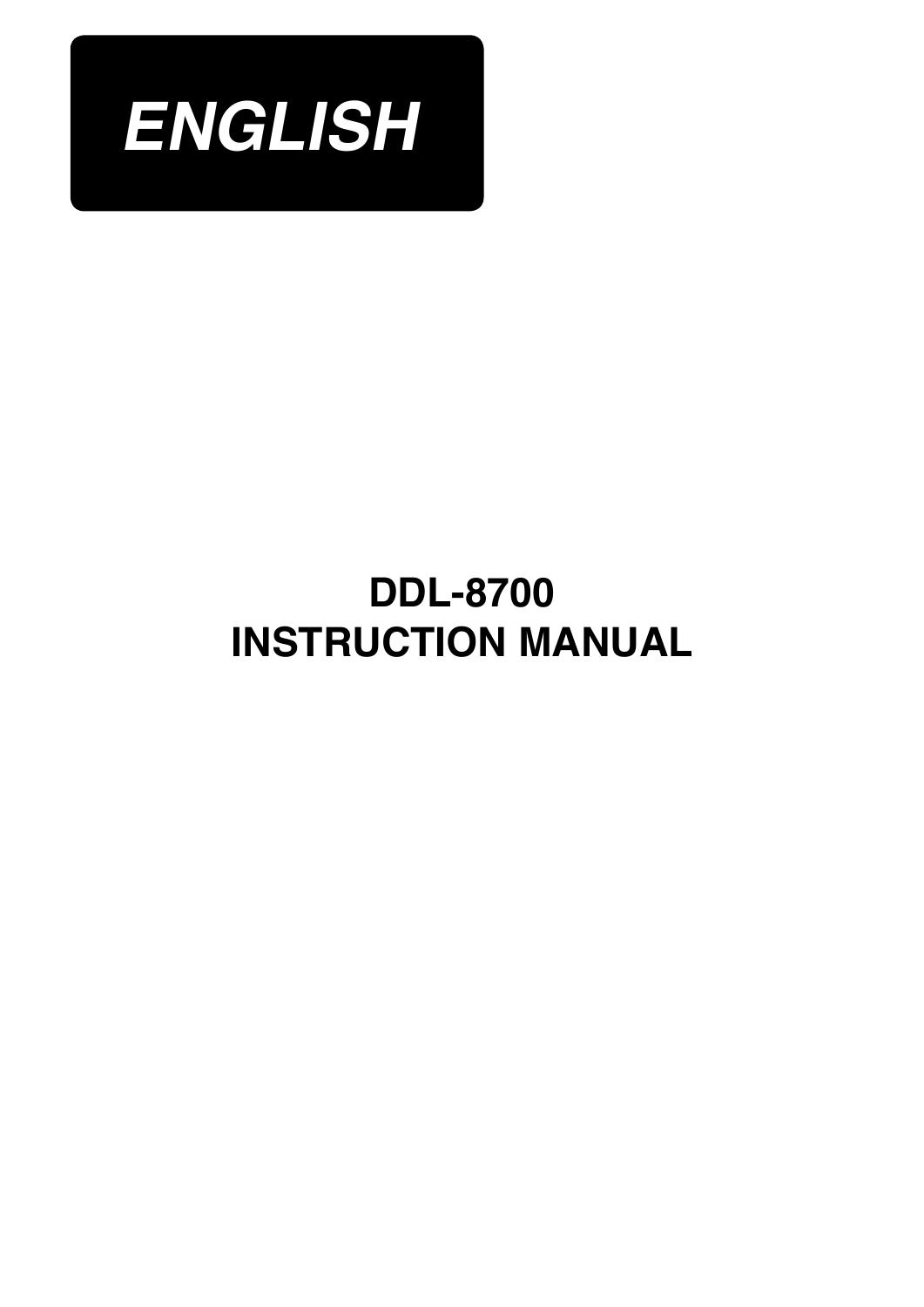## **CONTENTS**

| 3. INSTALLING THE BELT COVER AND THE BOBBIN WINDER  2      |  |
|------------------------------------------------------------|--|
|                                                            |  |
|                                                            |  |
|                                                            |  |
| 7. ADJUSTING THE AMOUNT OF OIL (OIL SPLASHES) IN THE HOOK4 |  |
|                                                            |  |
|                                                            |  |
|                                                            |  |
|                                                            |  |
|                                                            |  |
|                                                            |  |
|                                                            |  |
|                                                            |  |
|                                                            |  |
|                                                            |  |
|                                                            |  |
|                                                            |  |
|                                                            |  |
|                                                            |  |
|                                                            |  |
|                                                            |  |
|                                                            |  |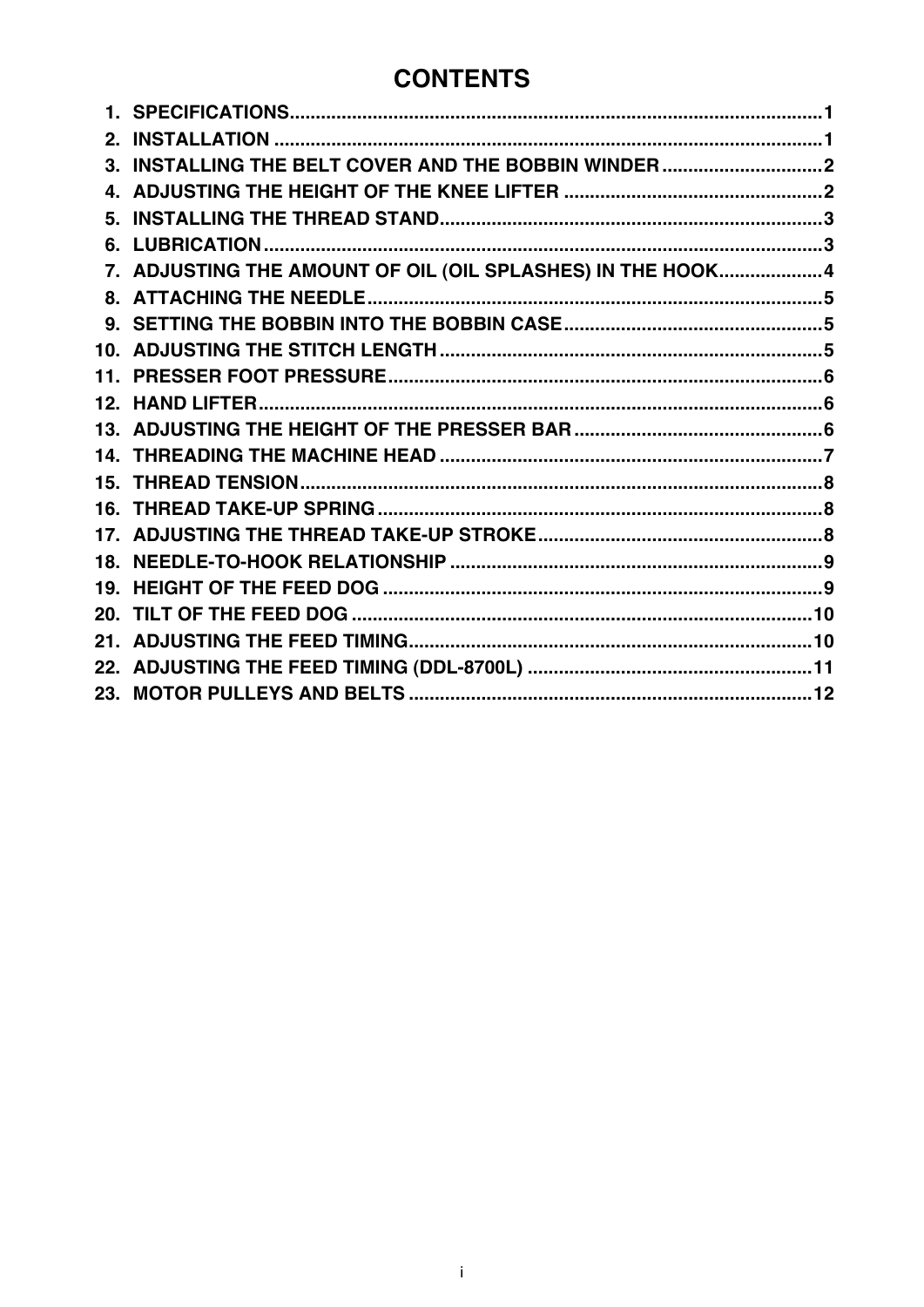### <span id="page-2-0"></span>**1. SPECIFICATIONS**

|                                                                                                                                                                                                                                                                                                                                                                                    | DDL-8700                                                     | DDL-8700A                                 | DDL-8700H                                          |  |  |
|------------------------------------------------------------------------------------------------------------------------------------------------------------------------------------------------------------------------------------------------------------------------------------------------------------------------------------------------------------------------------------|--------------------------------------------------------------|-------------------------------------------|----------------------------------------------------|--|--|
| Application                                                                                                                                                                                                                                                                                                                                                                        | General fabrics, light-weight<br>and medium-weight materials | General fabris, light-weight<br>materials | Medium-weight materials,<br>heavy-weight materials |  |  |
| Sewing speed                                                                                                                                                                                                                                                                                                                                                                       | Max. 5,500 sti/min                                           | Max. 4,000 sti/min                        | Max. 4.000 sti/min                                 |  |  |
| Stitch length                                                                                                                                                                                                                                                                                                                                                                      | Max. 5 mm                                                    | Max. 4 mm                                 | Max. 5 mm                                          |  |  |
| Needle                                                                                                                                                                                                                                                                                                                                                                             | DB x 1 #9 to #18 (134 #65 to #110)                           | DA x 1 #9 to #11 (134 #65 to #75)         | DB x 1 #20 to #23 (134 #125 to #160)               |  |  |
| Presser foot lift (by knee lifter)                                                                                                                                                                                                                                                                                                                                                 | 10 mm (Standard) 13 mm (Max.)                                | $9 \text{ mm}$ (Max.)                     | 10 mm (Standard) 13 mm (Max.)                      |  |  |
| Lubricating oil                                                                                                                                                                                                                                                                                                                                                                    | JUKI New Defrix Oil No. 1                                    |                                           |                                                    |  |  |
| Equivalent continuous emission sound pressure level $(LpA)$ at the workstation :<br>A-weighted value of 83.5 dB; (Includes $KpA = 2.5$ dB); according to ISO 10821- C.6.2 - ISO 11204<br>Noise<br>GR2 at 5,000 sti/min.<br>- Sound power level (Lwa) ;<br>A-weighted value of 88.0 dB; (Includes Kwa = 2.5 dB); according to ISO 10821- C.6.2 - ISO 11204<br>GR2 at 5,000 sti/min. |                                                              |                                           |                                                    |  |  |

|                                    | <b>DDL-8700L</b>                                                                                                                                                                                                                                                                                                                                                                      |  |  |  |  |
|------------------------------------|---------------------------------------------------------------------------------------------------------------------------------------------------------------------------------------------------------------------------------------------------------------------------------------------------------------------------------------------------------------------------------------|--|--|--|--|
| Application                        | For heavy-weight materials                                                                                                                                                                                                                                                                                                                                                            |  |  |  |  |
| Sewing speed                       | Max. 4,000 sti/min (for feed pitch of 5 mm or less)<br>3,000 sti/min<br>Max. 3,200 sti/min (for feed pitch of 5 mm or more)                                                                                                                                                                                                                                                           |  |  |  |  |
| Stitch length                      | Max. 7 mm                                                                                                                                                                                                                                                                                                                                                                             |  |  |  |  |
| Needle                             | DB x 1 #20 to #23 (DP x 5 #16 to #18)                                                                                                                                                                                                                                                                                                                                                 |  |  |  |  |
| Presser foot lift (by knee lifter) | 13 mm (Max.)                                                                                                                                                                                                                                                                                                                                                                          |  |  |  |  |
| Lubricating oil                    | <b>JUKI New Defrix Oil No. 1</b>                                                                                                                                                                                                                                                                                                                                                      |  |  |  |  |
| Noise                              | - Equivalent continuous emission sound pressure level (L <sub>pA</sub> ) at the workstation :<br>A-weighted value of 83.5 dB; (Includes $KpA = 2.5$ dB); according to ISO 10821- C.6.2 - ISO 11204<br>GR2 at 5,000 sti/min.<br>- Sound power level (Lwa):<br>A-weighted value of 88.0 dB; (Includes Kwa = 2.5 dB); according to ISO 10821- C.6.2 - ISO 11204<br>GR2 at 5,000 sti/min. |  |  |  |  |

#### **2. INSTALLATION**



#### **(1) Installing the under cover**

- 1) The under cover should rest on the four corners of the machine table groove.
- 2) Two rubber seats  $\bullet$  for supporting the head portion on the operator side  $\bullet$  are fixed on the extended portion of the table by hitting the nail  $\bigcirc$ , and the other two rubber cushion seats  $\bigcirc$  on the hinge side  $\Theta$  are fixed by using a rubber-based adhesive. Then, oil pan  $\Theta$  is placed.
- 3) Fit hinge  $\bullet$  into the opening in the machine bed, and fit the machine head to table rubber hinge  $\bullet$  before placing the machine head on cushions  $\bigcirc$  on the four corners.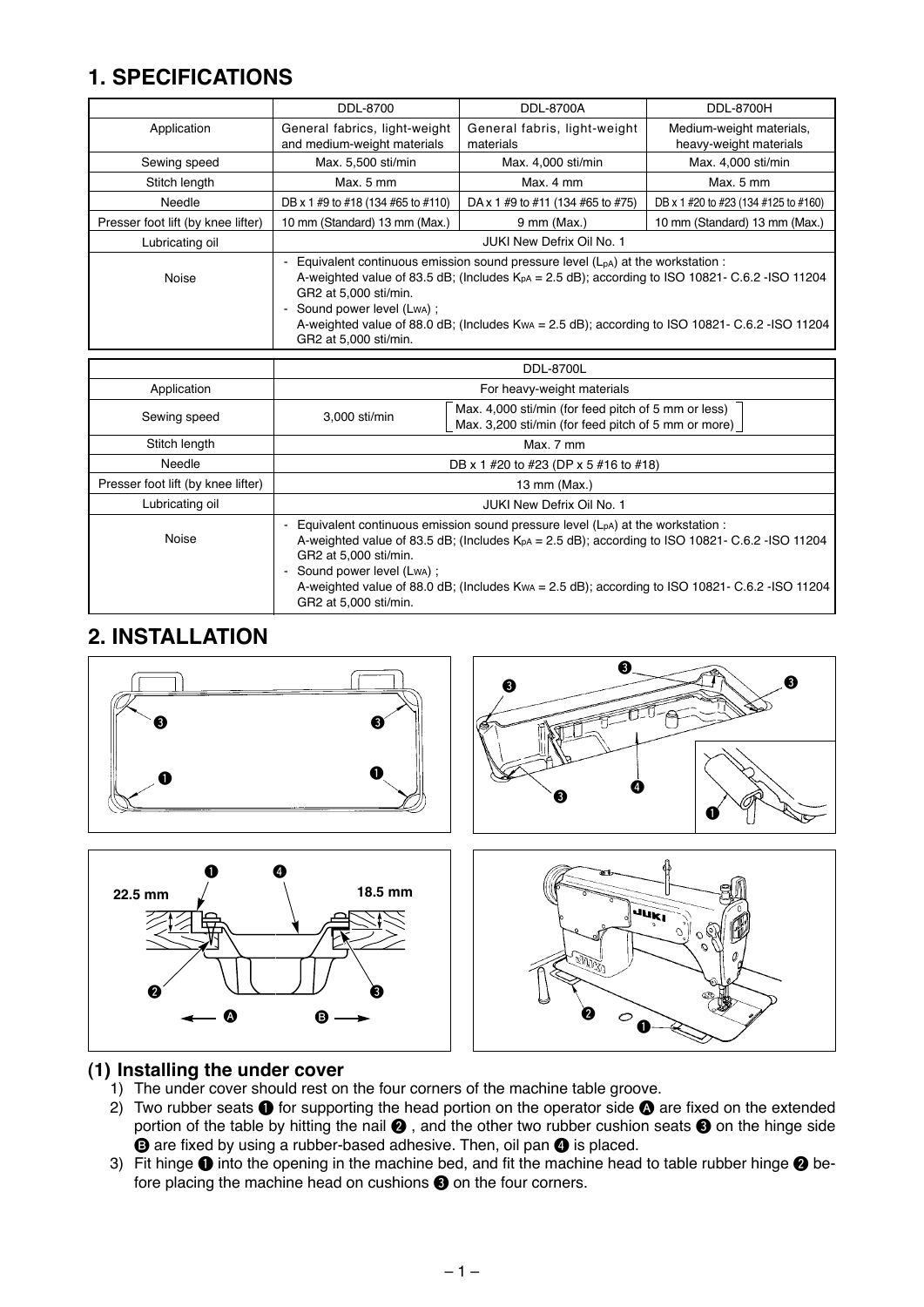#### <span id="page-3-0"></span>**3. INSTALLING THE BELT COVER AND THE BOBBIN WINDER**



**WARNING : To protect against possible personal injury due to abrupt start of the machine, be sure to start the following work after turning the power off and ascertaining that the motor is at rest.**





### **4. ADJUSTING THE HEIGHT OF THE KNEE LIFTER**

**WARNING : To protect against possible personal injury due to abrupt start of the machine, be sure to start the following work after turning the power off and ascertaining that the motor is at rest.**



- 1) The standard height of the presser foot lifted using the knee lifter is 10 mm.
- 2) You can adjust the presser foot lift up to 13 mm using knee lifter adjust screw  $\bigcirc$ . (Max. 9 mm for A type)
- 3) When you have adjusted the presser foot lift to over 10 mm, be sure that the bottom end of needle bar **2** in its lowest position does not hit presser foot **3**.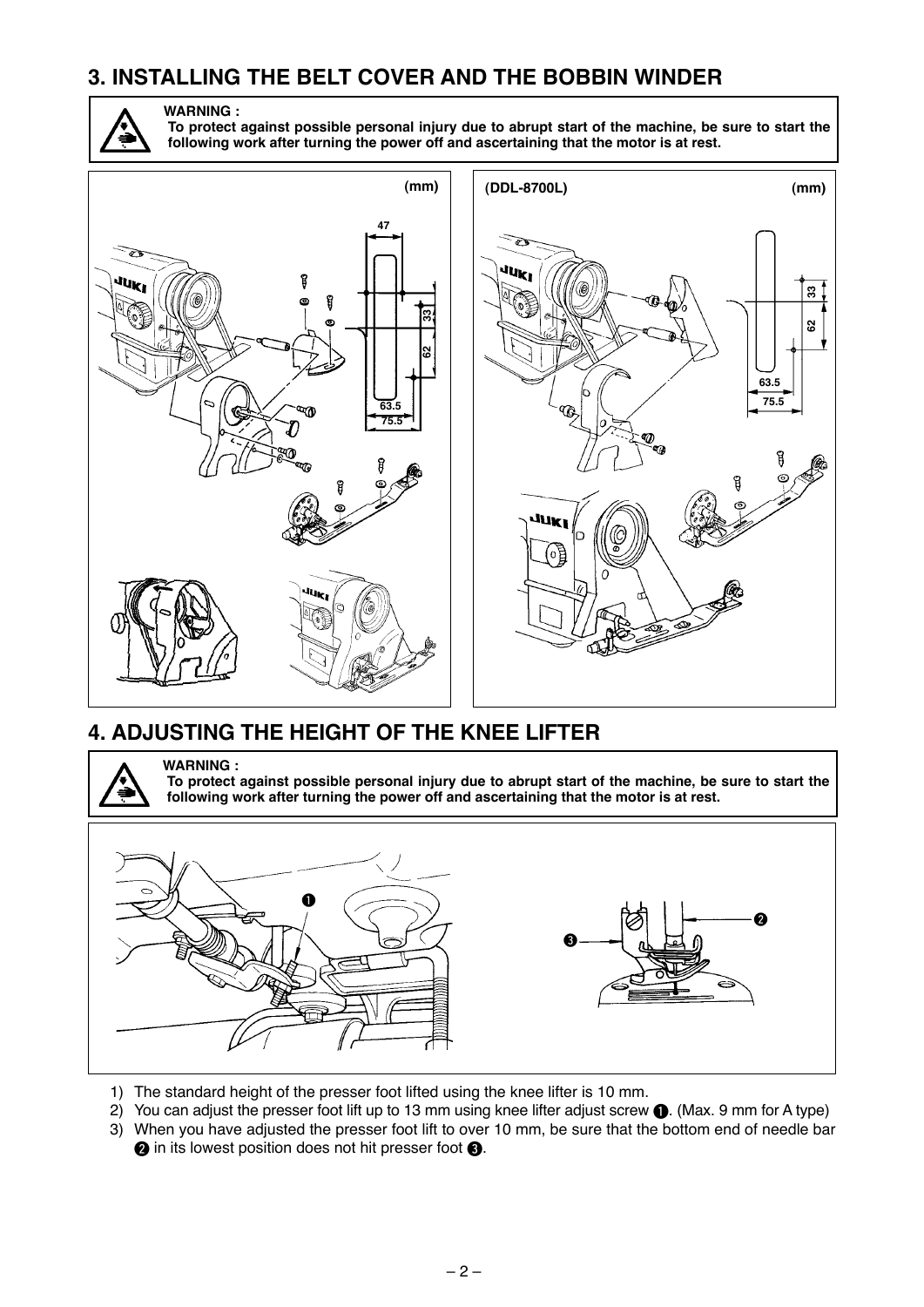### <span id="page-4-0"></span>**5. INSTALLING THE THREAD STAND**



#### **6. LUBRICATION**



#### **WARNING :**

**To protect against possible personal injury due to abrupt start of the machine, be sure to start the following work after turning the power off and ascertaining that the motor is at rest.**





#### **(1) Information on lubrication**

- 1) Fill oil pan  $\bigcirc$  with JUKI New Defrix Oil No. 1 up to HIGH mark  $\Omega$ .
- 2) When the oil level lowers below LOW mark  $\mathbf{\Theta}$ , refill the oil pan with the specified oil.
- 3) When you operate the machine after lubrication, you will see splashing oil through oil sight window **2** if the lubrication is adequate.
- 4) Note that the amount of the splashing oil is unrelated to the amount of the lubricating oil.



- **(2) Adjusting the amount of oil supplied to the face plate parts**
- 1) Adjust the amount of oil supplied to the thread take-up and needle bar crank  $\bullet$  by turning adjust  $pin ①$ .
- 2) The minimum amount of oil is reached when marker dot  $\bigcirc$  is brought close to needle bar crank  $\odot$  by turning the adjust pin in direction  $\odot$ .
- 3) The maximum amount of oil is reached when marker dot  $\bullet$  is brought to the position just opposite from the needle bar crank by turning the adjust pin in direction  $\bigcirc$ .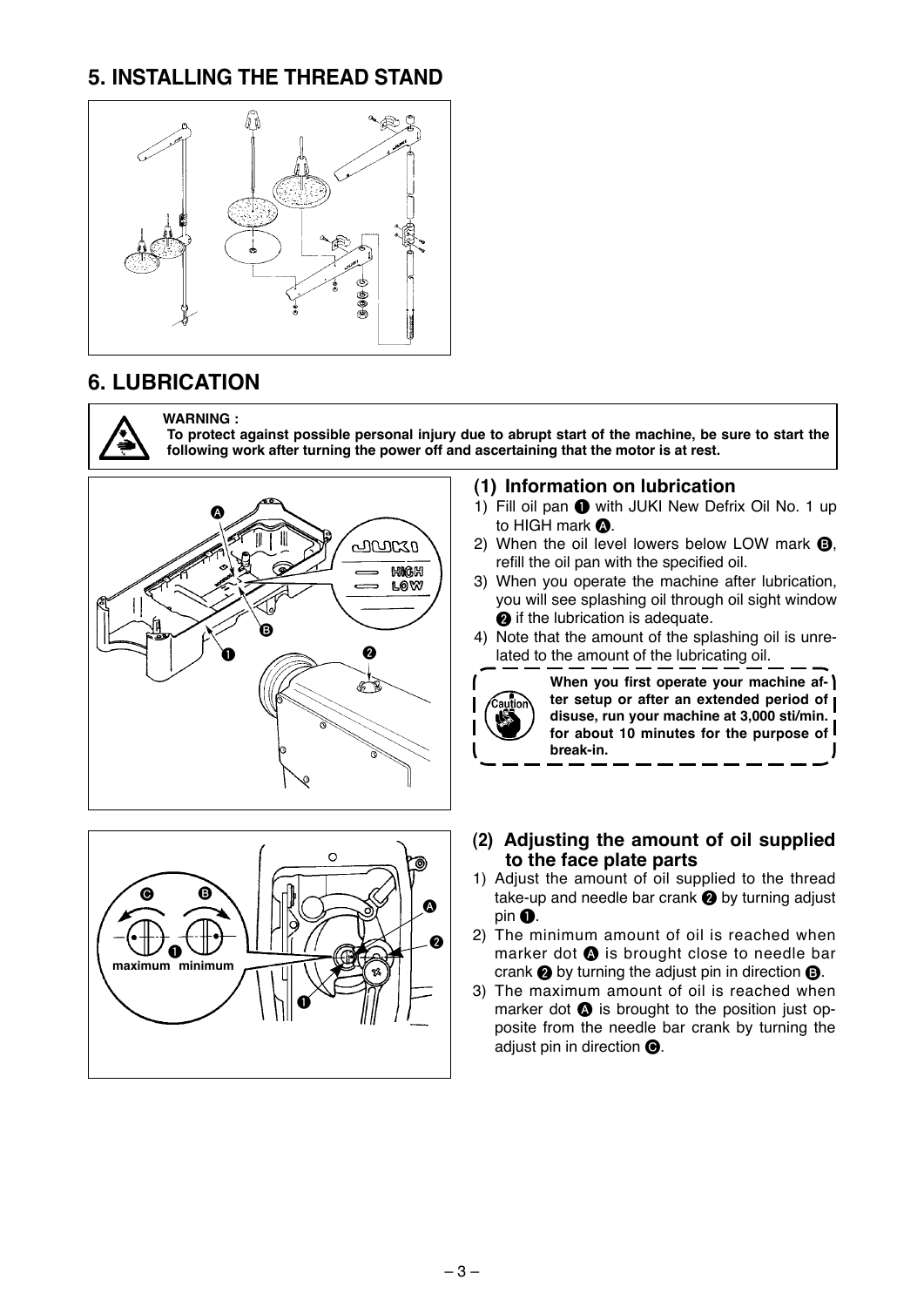### <span id="page-5-0"></span>**7. ADJUSTING THE AMOUNT OF OIL (OIL SPLASHES) IN THE HOOK**



**WARNING : Be extremely careful about the operation of the machine since the amount of oil has to be checked by turning the hook at a high speed.**



- When carrying out the procedure described below in 2, remove the slide plate and take extreme caution not to allow your fingers to come in contact with the hook.
- 1) If the machine has not been sufficiently warmed up for operation, make the machine run idle for approximately three minutes. (Moderate intermittent operation)
- 2) Place the amount of oil (oil spots) confirmation paper under the hook immediately after the machine stops running.
- 3) Confirm the height of the oil surface in the oil reservoir is within the range between "HIGH" and "LOW".
- 4) Confirmation of the amount of oil should be completed in five seconds. (Check the period of time with a watch.)

#### • Sample showing the appropriate amount of oil



1) The amount of oil shown in the samples on the left should be finely adjusted in accordance with sewing processes.

Be careful not to excessively increase/decrease the amount of oil in the hook. (If the amount of oil is too small, the hook will be seized (the hook will be hot). If the amount of oil is too much, the sew ing product may be stained with oil.)

2) Adjust the amount of oil in the hook so that the oil amount (oil splashes) should not change while checking the oil amount three times (on the three sheets of paper).

#### ¡ **Adjusting the amount of oil (oil spots) in the hook**



- 1) Turning the oil amount adjustment screw attached on the hook driving shaft front bushing in the "+" direction (in direction  $\bigcirc$ ) will increase the amount of oil (oil spots) in the hook, or in the "–" direction (in direction  $\bigcirc$ ) will decrease it.
- 2) After the amount of oil in the hook has been properly adjusted with the oil amount adjustment screw, make the sewing machine run idle for approximately 30 seconds to check the amount of oil in the hook.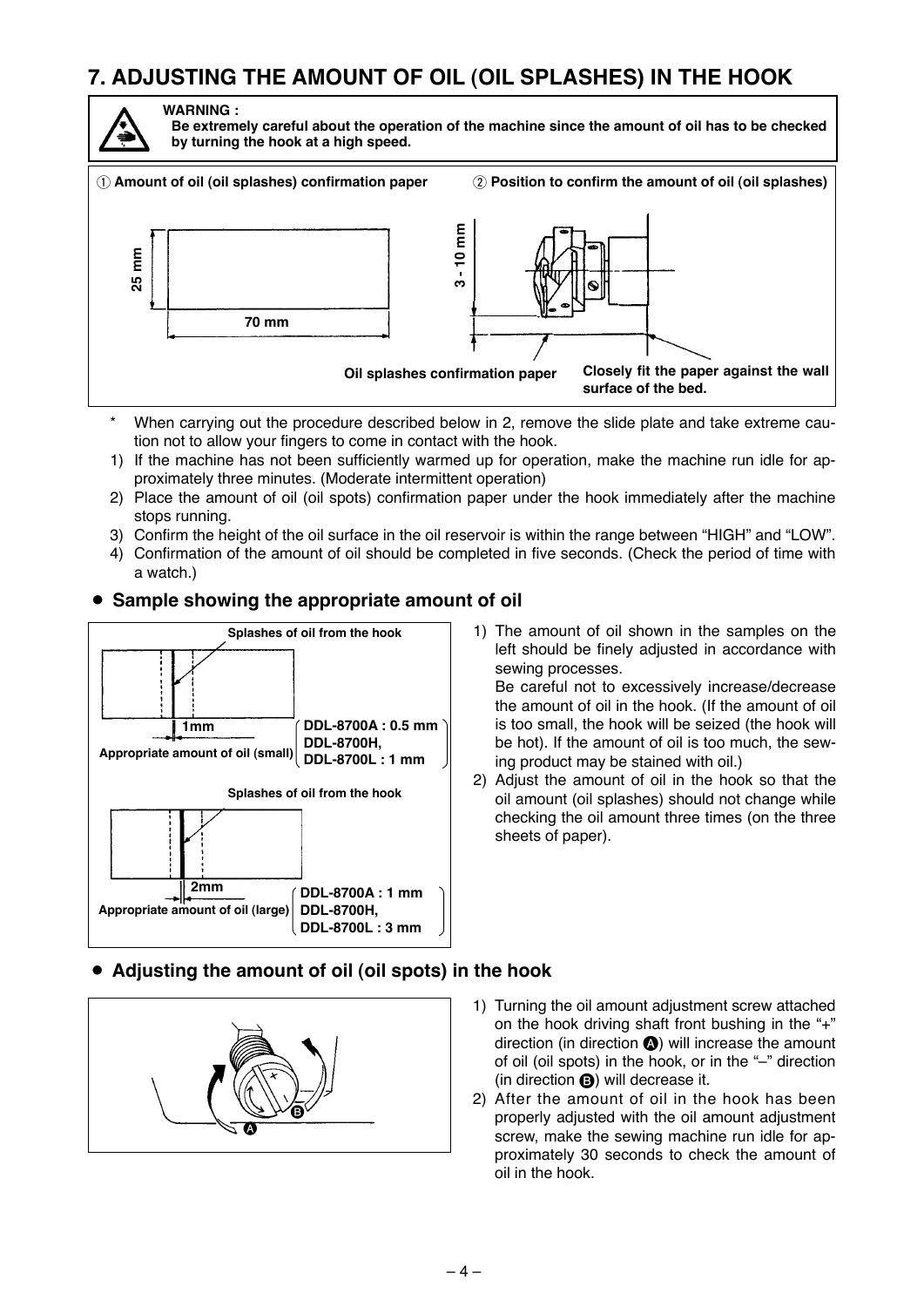### <span id="page-6-0"></span>**8. ATTACHING THE NEEDLE**



**WARNING :**

**To protect against possible personal injury due to abrupt start of the machine, be sure to start the following work after turning the power off and ascertaining that the motor is at rest.**



#### **9. SETTING THE BOBBIN INTO THE BOBBIN CASE**



- 1) Pass the thread through thread slit  $\bigcirc$ , and pull the thread in direction  $\mathbf{\Theta}$ . By so doing, the thread will pass under the tension spring and come out from notch  $\mathbf{\Theta}$ .
- 2) Check that the bobbin rotates in the direction of the arrow when thread  $\bigcirc$  is pulled.

#### **10. ADJUSTING THE STITCH LENGTH**

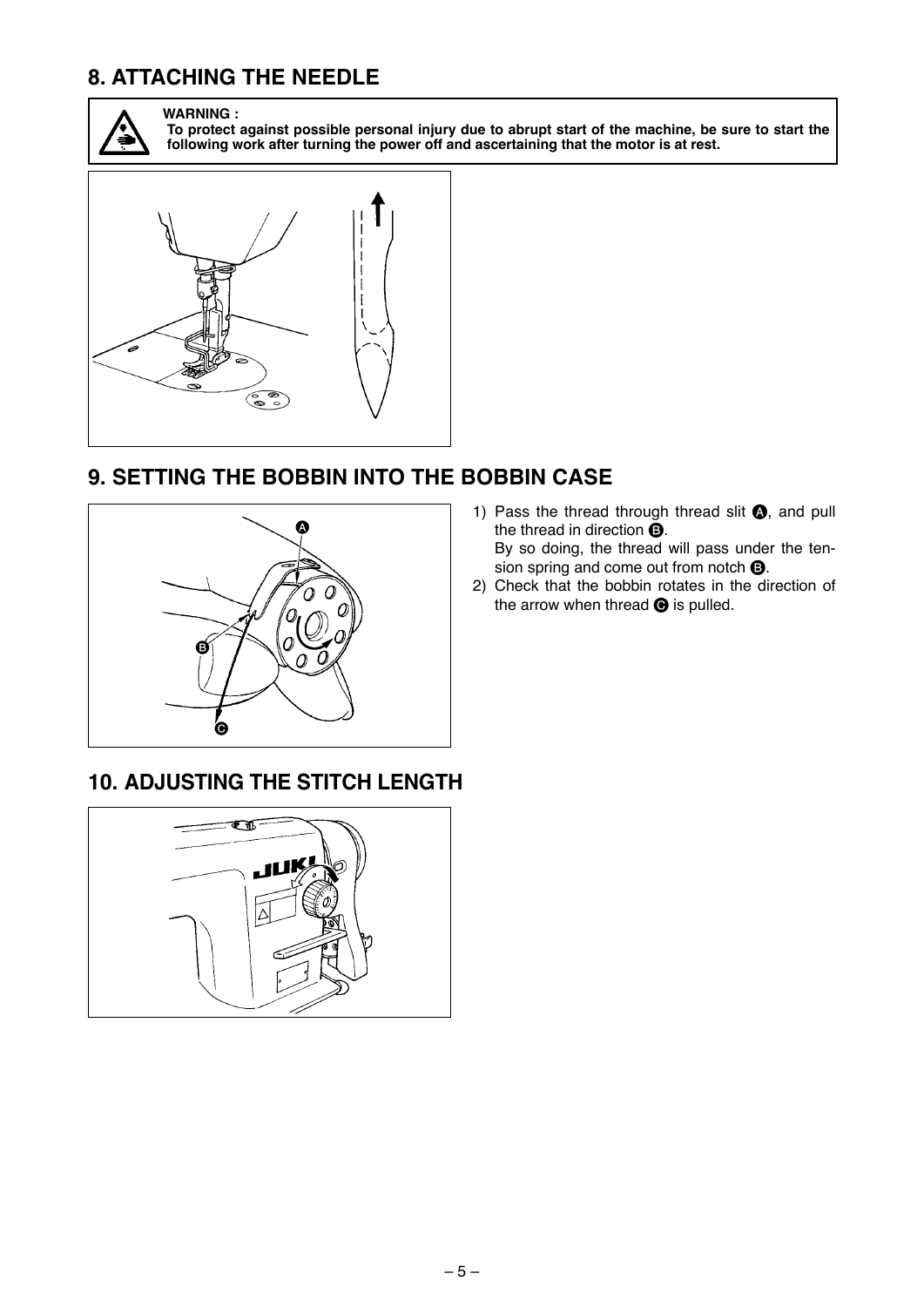### <span id="page-7-0"></span>**11. PRESSER FOOT PRESSURE**



#### **12. HAND LIFTER**



#### **13. ADJUSTING THE HEIGHT OF THE PRESSER BAR**



**WARNING : To protect against possible personal injury due to abrupt start of the machine, be sure to start the following work after turning the power off and ascertaining that the motor is at rest.**



- 1) Loosen setscrew  $\bigcirc$ , and adjust the presser bar height or the angle of the presser foot.
- 2) After adjustment, securely tighten the setscrew  $\bullet$ .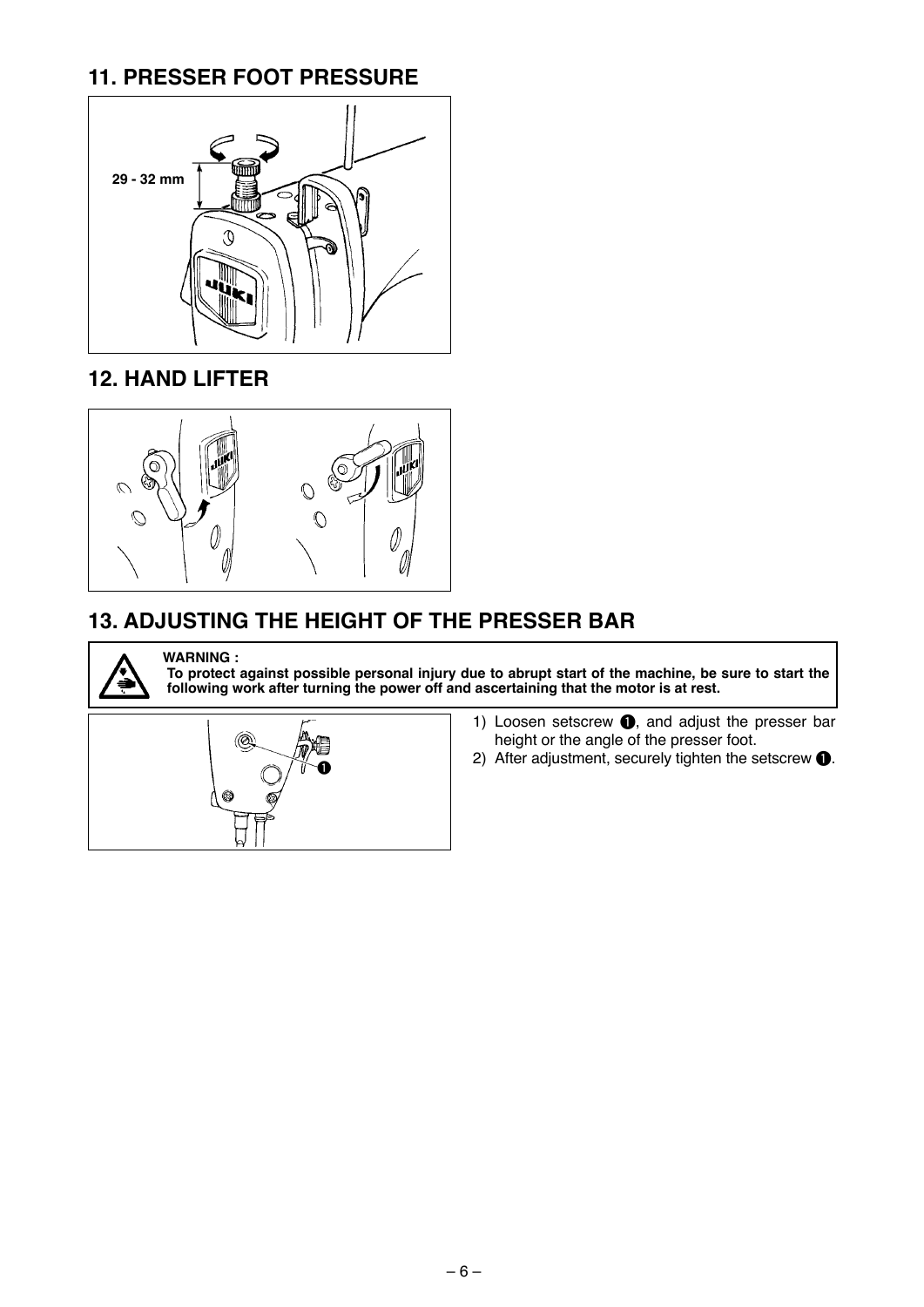### <span id="page-8-0"></span>**14. THREADING THE MACHINE HEAD**



**WARNING : To protect against possible personal injury due to abrupt start of the machine, be sure to start the following work after turning the power off and ascertaining that the motor is at rest.**



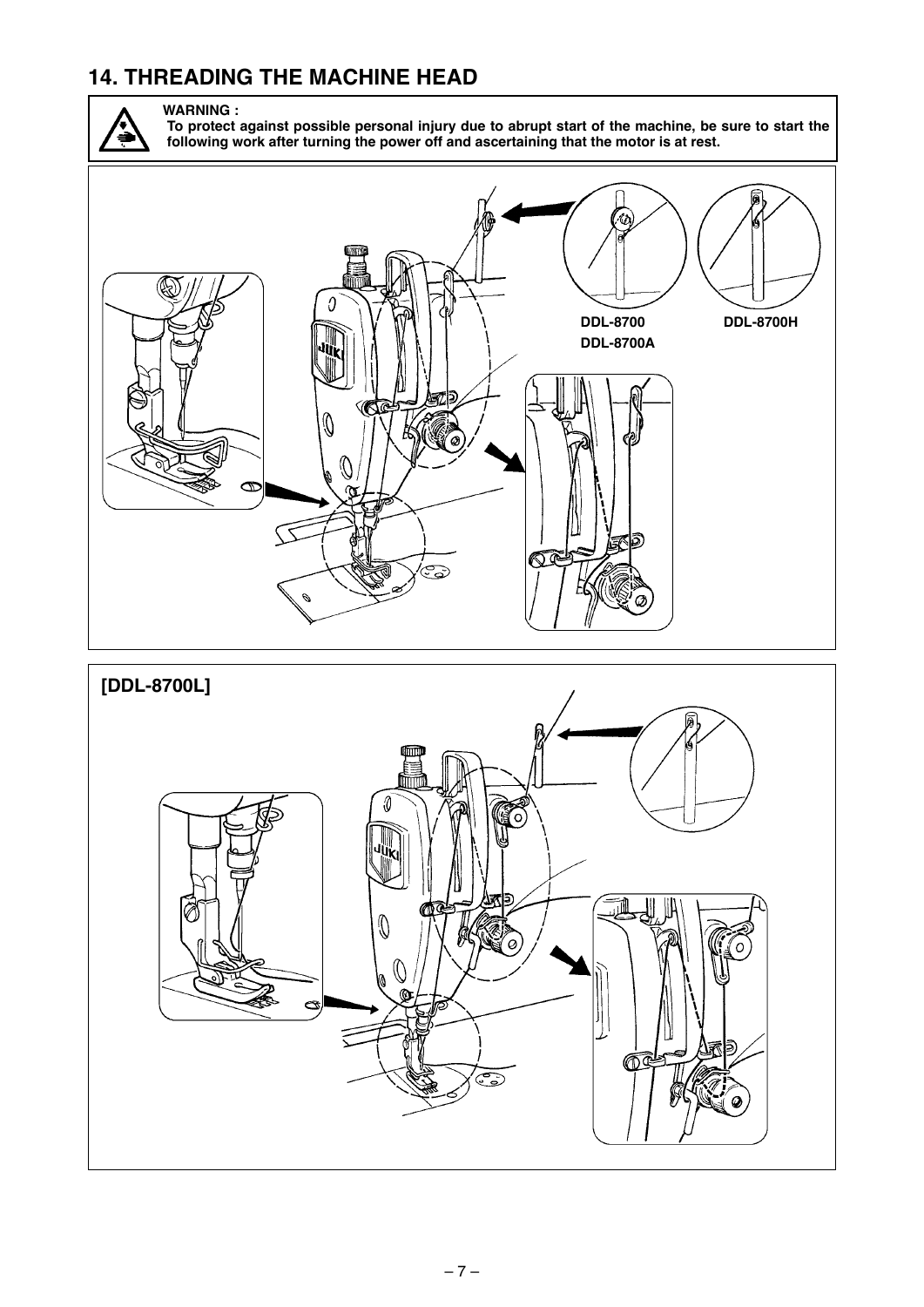### <span id="page-9-0"></span>**15. THREAD TENSION**



#### **16. THREAD TAKE-UP SPRING**



#### **(1) Adjusting the needle thread tension**

- 1) As you turn thread tension nut  $\bigcirc$  clockwise (in direction  $\bigcirc$ ), the needle thread tension will be increased.
- 2) As you turn nut  $\bigcirc$  counterclockwise (in direction **B**), the needle thread tension will be decreased.

#### **(2) Adjusting the bobbin thread tension**

- 1) As you turn tension adjust screw  $\bigcirc$  clockwise (in direction  $\bigcirc$ ), the bobbin thread tension will be increased.
- 2) As you turn screw  $\bullet$  counterclockwise (in direction  $\bigcirc$ ), the bobbin thread tension will be decreased.
- **(1) Changing the stroke of thread take**up spring **0**
- 1) Loosen setscrew <sup>2</sup>.
- 2) As you turn tension post  $\bigcirc$  clockwise (in direction A), the stroke of the thread take-up spring will be increased.
- 3) As you turn the knob counterclockwise (in direction  $\bigcirc$ ), the stroke will be decreased.
- **(2) Changing the pressure of thread take**up spring **0**
- 1) Loosen setscrew  $\bigcirc$ , and remove tension post  $\bigcirc$ .
- 2) Loosen setscrew <sup>4</sup>.
- 3) As you turn tension post **3** clockwise (in direction  $\bullet$ ), the pressure will be increased.
- 4) As you turn the tension post counterclockwise (in direction  $\bigoplus$ ), the pressure will be decreased.

#### **17. ADJUSTING THE THREAD TAKE-UP STROKE**



#### **WARNING :**

**To protect against possible personal injury due to abrupt start of the machine, be sure to start the following work after turning the power off and ascertaining that the motor is at rest.**



- 1) When sewing heavy-weight materials, move thread quide  $\bigcirc$  to the left (in direction  $\bigcirc$ ) to increase the length of thread pulled out by the thread take-up.
- 2) When sewing light-weight materials, move thread guide  $\bigcirc$  to the right (in direction  $\bigcirc$ ) to decrease the length of thread pulled out by the thread take-up.
- 3) Normally, thread quide  $\bullet$  is positioned in a way that marker line  $\bigcirc$  is aligned with the center of the screw.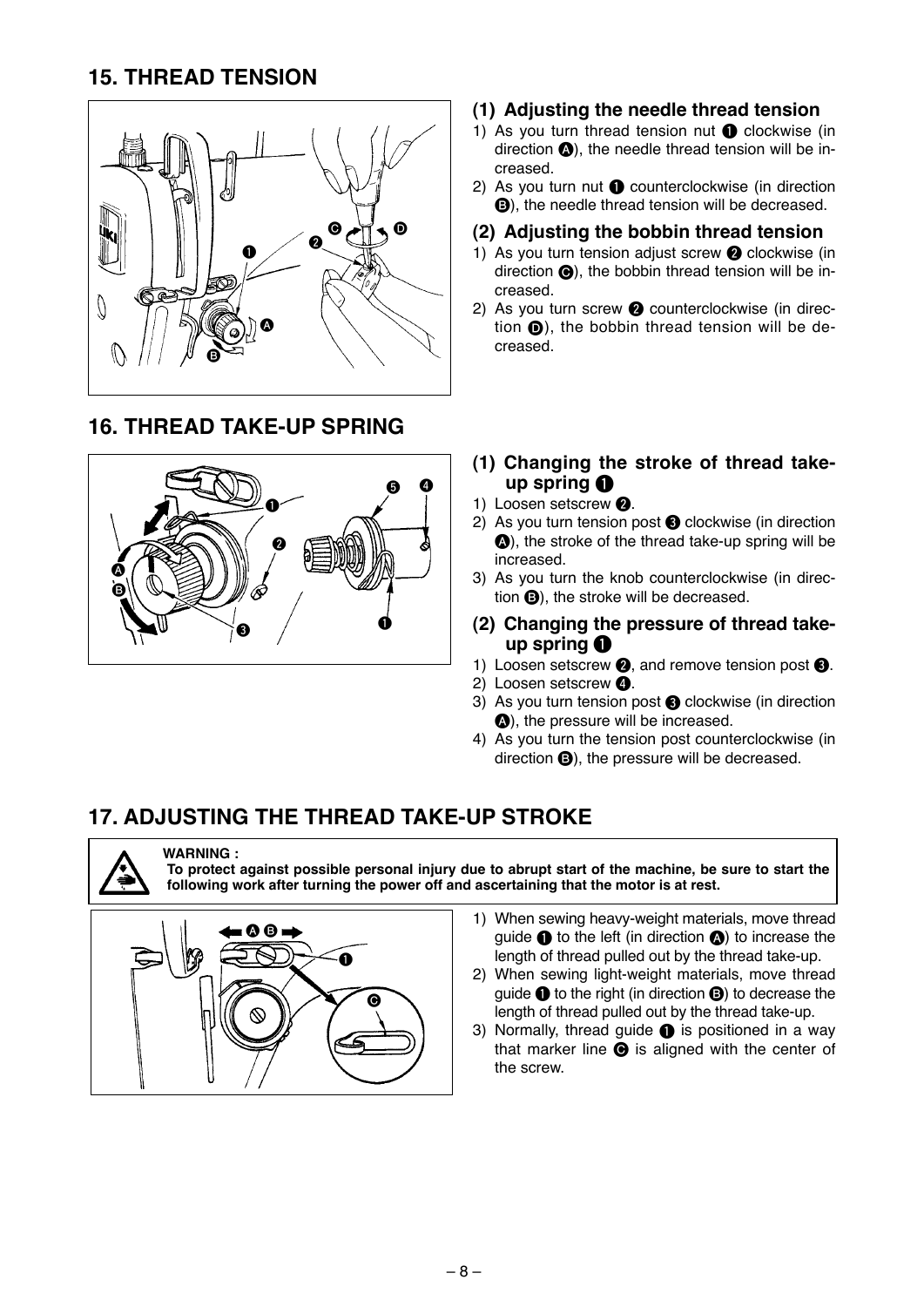### <span id="page-10-0"></span>**18. NEEDLE-TO-HOOK RELATIONSHIP**



**WARNING : To protect against possible personal injury due to abrupt start of the machine, be sure to start the following work after turning the power off and ascertaining that the motor is at rest.**



#### **(1) Adjust the timing between the needle and the hook as follows :**

1) Turn the handwheel to bright the needle bar down to the lowest point of its stroke, and loosen setscrew  $\mathbf{0}$ .

#### **(Adjusting the needle bar height)**

2) **(For a DB needle)** Align marker line  $\Omega$  on needle bar  $\bigcirc$  with the bottom end of needle bar lower bushing  $\bigcirc$ , then tighten setscrew  $\bigcirc$ . **(For a DA needle)** Align marker line  $\Theta$  on needle bar  $\odot$  with the bottom end of needle bar lower bushing  $\bigcirc$ , then tighten setscrew  $\bigcirc$ .

#### **(Adjusting position of the hook**  $\odot$ **)**

3) **(For a DB needle)** Loosen the three hook setscrews, turn the handwheel and align marker line **B** on ascending needle bar **2** with the bottom end of needle bar lower bushing  $\bigcirc$ .

**(For a DA needle)** Loosen the three hook setscrews, turn the handwheel and align marker line **O** on ascending needle bar **2** with the bottom end of needle bar lower bushing  $\bigcirc$ .

4) After making the adjustments mentioned in the above steps, align hook blade point  $\bigcirc$  with the center of needle  $\bullet$ . Provide a clearance of 0.04 mm to 0.1 mm (DDL-8700H, 8700L : 0.06 to 0.17mm) (reference value) between the needle and the hook, then securely tighten setscrews in the hook.



**If the clearance between the blade point of hook and the needle is smaller than the specified value, the blade point of hook will be damaged. If the clearance is larger, stitch skipping will result.**

#### **19. HEIGHT OF THE FEED DOG**

**WARNING : To protect against possible personal injury due to abrupt start of the machine, be sure to start the following work after turning the power off and ascertaining that the motor is at rest.**



To adjust the height of the feed dog :

- $(1)$  Loosen screw  $\bigcirc$  of crank  $\bigcirc$ .
- 2 Move the feed bar up or down to make adjustment.
- 3 Securely tighten screw <sup>2</sup>.



**If the clamping pressure is insufficient, the motion of the forked portion becomes heavy.**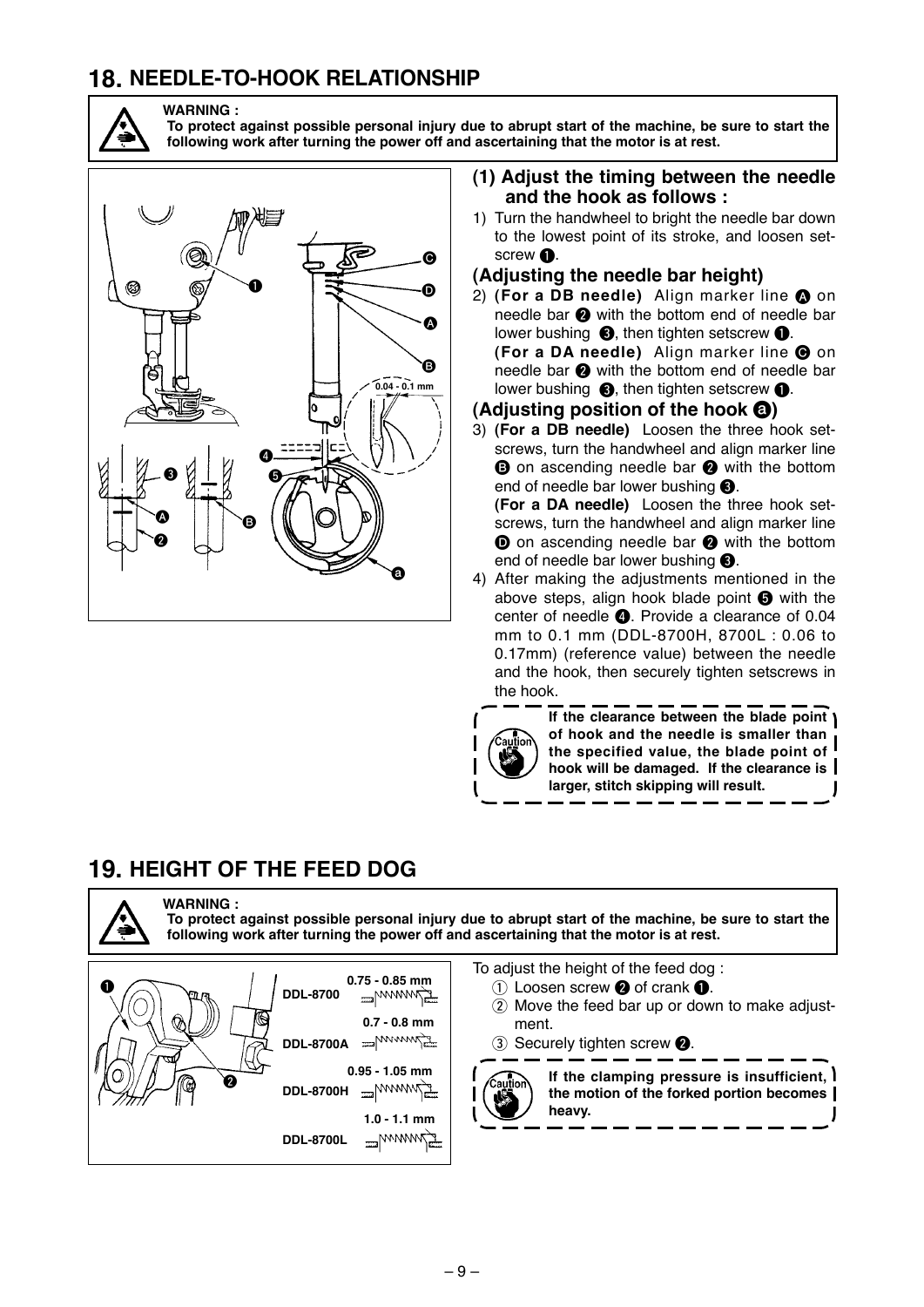### <span id="page-11-0"></span>**20. TILT OF THE FEED DOG**



**WARNING :**

**To protect against possible personal injury due to abrupt start of the machine, be sure to start the following work after turning the power off and ascertaining that the motor is at rest.**



1) The standard tilt (horizontal) of the feed dog is obtained when marker dot  $\Omega$  on the feed bar shaft is aligned with marker dot  $\mathbf \Theta$  on feed rocker  $\mathbf \Theta$ . (DDL-8700H, the marker dot  $\bullet$  inclines forward the feed rocker shaft by 90˚, as standard).

2) To tilt the feed dog with its front up in order to prevent puckering, loosen the setscrew, and turn the feed bar shaft 90˚ in the direction of the arrow, us ing a screwdriver.

3) To tilt the feed dog with its front down in order to prevent uneven material feed, turn the feed bar shaft 90˚ in the opposite direction from the arrow. (The standard tilt for DDL-8700H.)

**Whenever the feed dog tilt is adjusted, the feed dog height will be changed. So, it is necessary to check the height after tilt adjustment.**

#### **21. ADJUSTING THE FEED TIMING**

**WARNING : To protect against possible personal injury due to abrupt start of the machine, be sure to start the following work after turning the power off and ascertaining that the motor is at rest.**



1) Loosen screws  $\bullet$  and  $\bullet$  in feed eccentric cam  $\bullet$ . move the feed eccentric cam in the direction of the arrow or opposite direction of the arrow, and firmly tighten the screws.

2) For the standard adjustment, adjust so that the top surface of feed dog and the top end of needle eyelet are flush with the top surface of throat plate when the feed dog descends below the throat plate.

3) To advance the feed timing in order to prevent uneven material feed, move the feed eccentric cam in the direction of the arrow.

4) To delay the feed timing in order to increase stitch tightness, move the feed eccentric cam in the opposite direction from the arrow.



**Be careful not to move the feed eccentric cam too far,or else needle breakage may result.**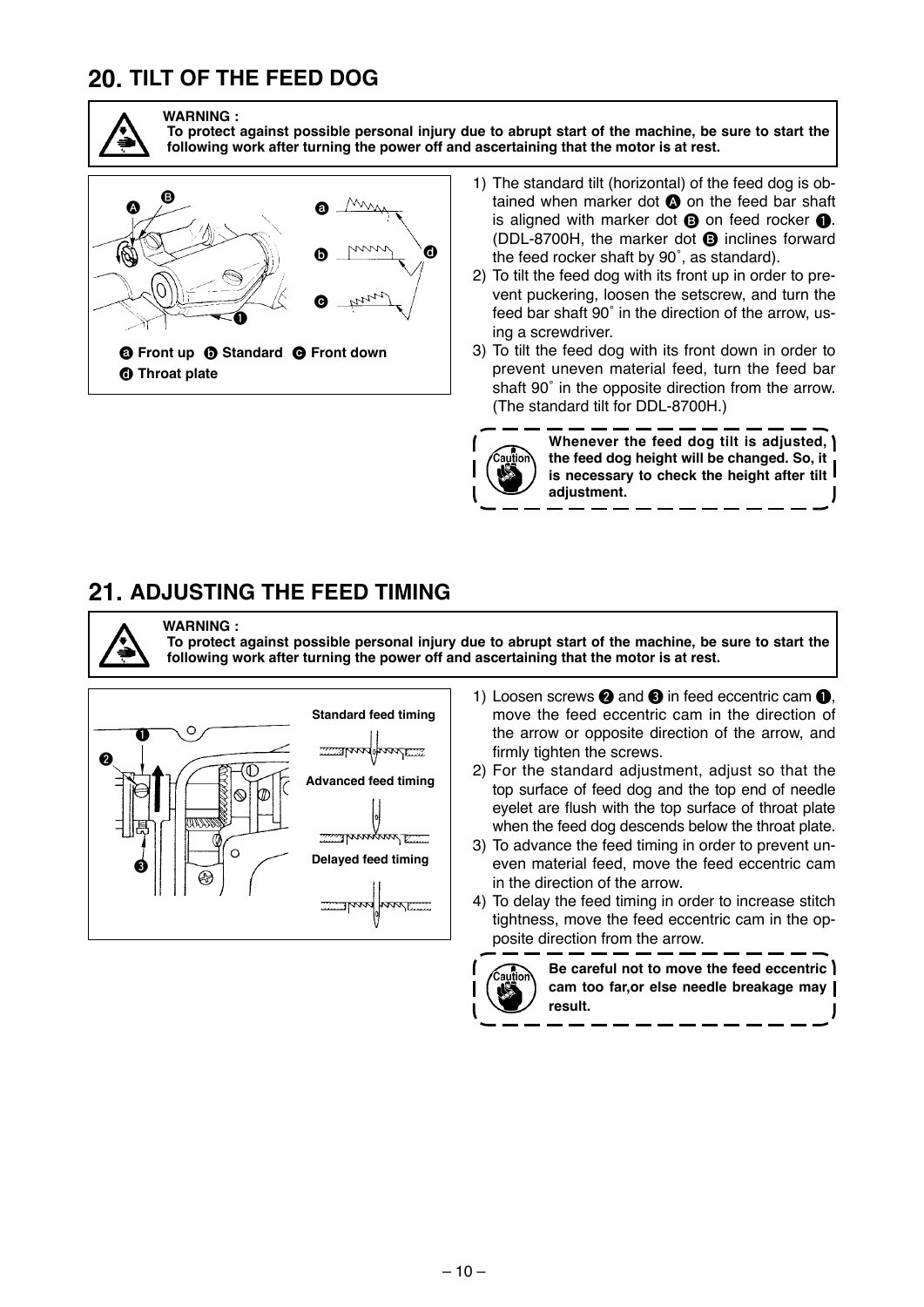### <span id="page-12-0"></span>**22. ADJUSTING THE FEED TIMING (DDL-8700L)**



**WARNING :**

**To protect against possible personal injury due to abrupt start of the machine, be sure to start the following work after turning the power off and ascertaining that the motor is at rest.**



- 1) Tilt the machine head and insert a screwdriver from the bottom side of the machine head.
- 2) Loosen plated screws  $\bullet$  and  $\bullet$  in feed eccentric cam  $\bullet$ , move screw  $\bullet$  in the direction of the arrow, and firmly tighten screw  $\bigcirc$ . Then tighten screw  $\bigcirc$ .
- 3) For the standard adjustment, adjust so that the top surfce of feed dog and the top end of needle eyelet are flush with the top surface of throat plate when the feed dog descends below the throat plate.
- 4) To advance the feed timing in order to prevent uneven material feed, move the feed eccentric cam in the direction of  $\spadesuit$ .
- 5) To delay the feed timing in order to increase stitch tightness, move the feed eccentric cam in the direction of **B**.



**• Be careful not to move the feed eccentric cam too far, or elese needle breakage may result. • When loosening the screws in the feed eccentric cam, if the feed eccentric cam is not properly adjusted in lateral direction, torque of the sewing machine or seizure of the feed eccentric cam may result.**